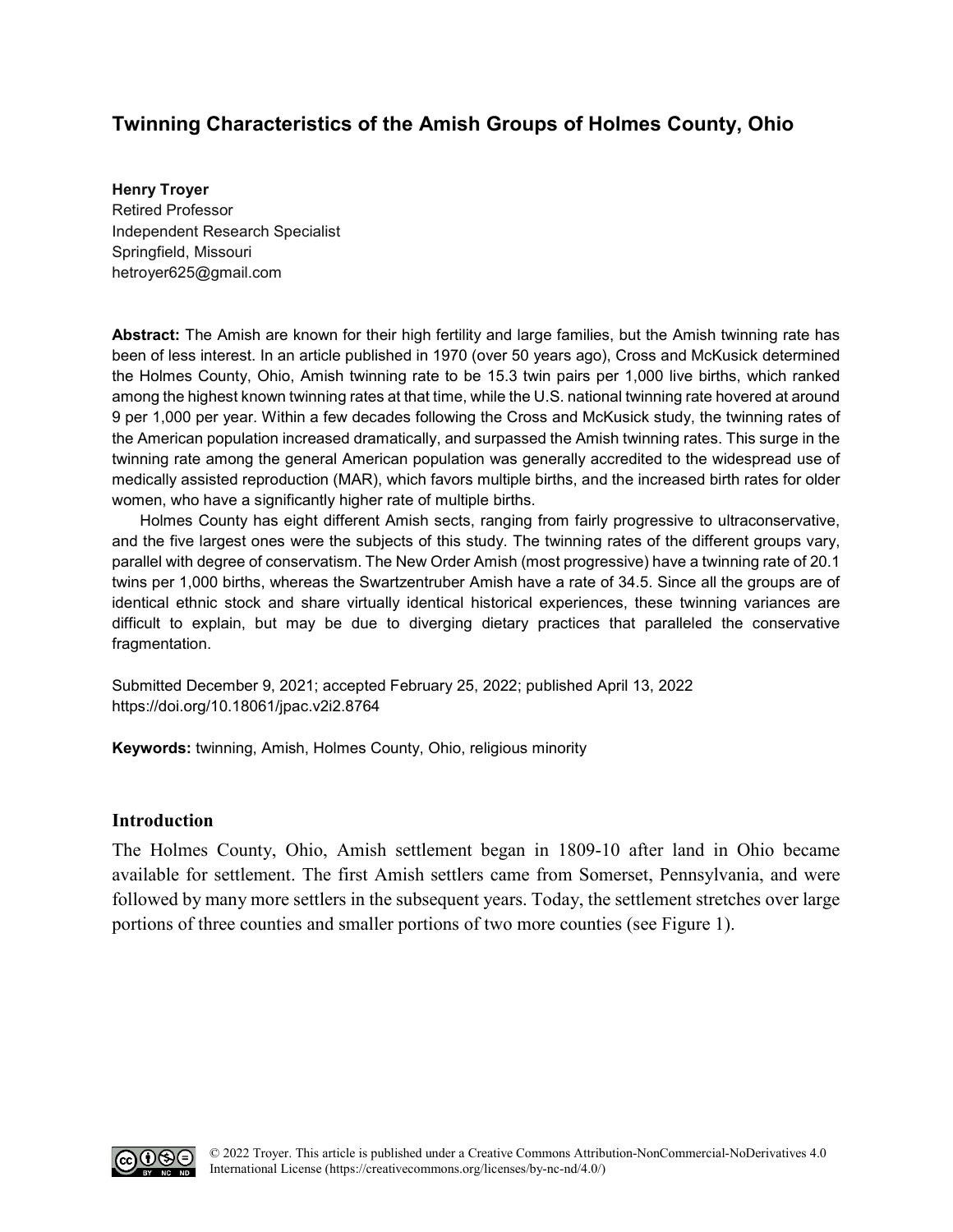

# **Figure 1**

*Approximate Area of the Holmes County, Ohio, Amish Settlement and the Subject of the Present Study*

Over the years, divisions have taken place among the Amish, usually over theological issues, so that today there are eight affiliations of Amish occupying this settlement. These Amish groups still have most theological beliefs in common but differ in many details—details that may seem trivial to outsiders. Figure 2 shows how the main factions of Holmes County Amish are related historically. The mainline Old Order Amish group represents the continuation of the original Holmes County Amish.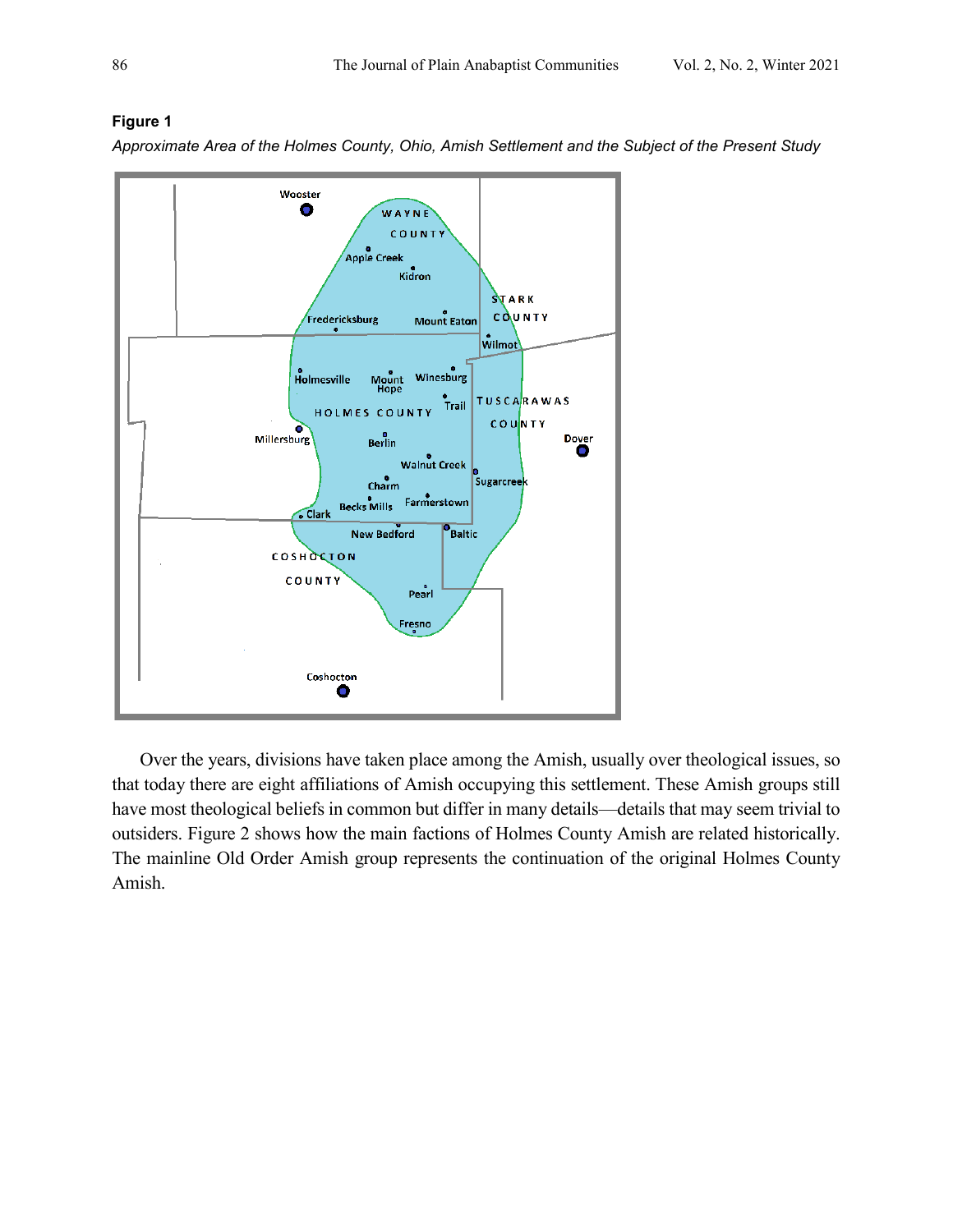#### **Figure 2**





The Amish are known for their high fertility and large families (Smith, 1960; Kraybill et al., 2013), but the Amish twinning rate has been of less interest. In the 1960s, Cross and McKusick (1970) determined the Holmes County, Ohio, Amish twinning rate to be 15.3 twin pairs per 1,000 live births, which ranked among the highest known twinning rates at that time when the U.S. national twinning rate hovered at around 9 per 1,000 per year. Within a few decades following the Cross and McKusick (1970) study, the twinning rates of the American population increased dramatically and surpassed the Amish twinning rates. This surge in the twinning rate among the non-Amish population was generally accredited to the widespread use of medically assisted reproduction (MAR), which favors multiple births, and the increased birth rates for older women. Older women have a significantly higher rate of multiple births.

It is common knowledge that there are two kinds of twins: identical twins (having identical sets of DNA) and nonidentical twins (whose genetic makeup varies just as among singletons). Identical twins occur when a fertilized egg divides into two daughter cells, and each of the daughter cells proceeds to develop into separate individuals. Identical twins are called mono-zygotic (MZ) twins. Fraternal twins, on the other hand, develop from two separate eggs, which have been individually fertilized by two separate sperm. Coming from two separate eggs, they are referred to as dizygotic (DZ) twins. Various populations around the world have variable rates of twinning. However, only the DZ twinning rates vary significantly from population to population. The MZ twinning rate remains nearly constant throughout the world, always at an annual rate of about 4 pairs of twins per 1,000 births. Therefore, in this study, we will be mindful that it is the DZ twinning rates that are responsible for the observed variations.

 Many environmental and genetic factors affect the DZ twinning rates. The most important perhaps is the mother's age (the greater the age, the higher the twinning rate) and parity (how many children came before the twins). Other factors affect the DZ twinning rate, including diet, seasonality, geographic location (Hoekstra et al., 2007), and financial well-being and the mother's education [\(Beemsterboer,](javascript:;) 2006).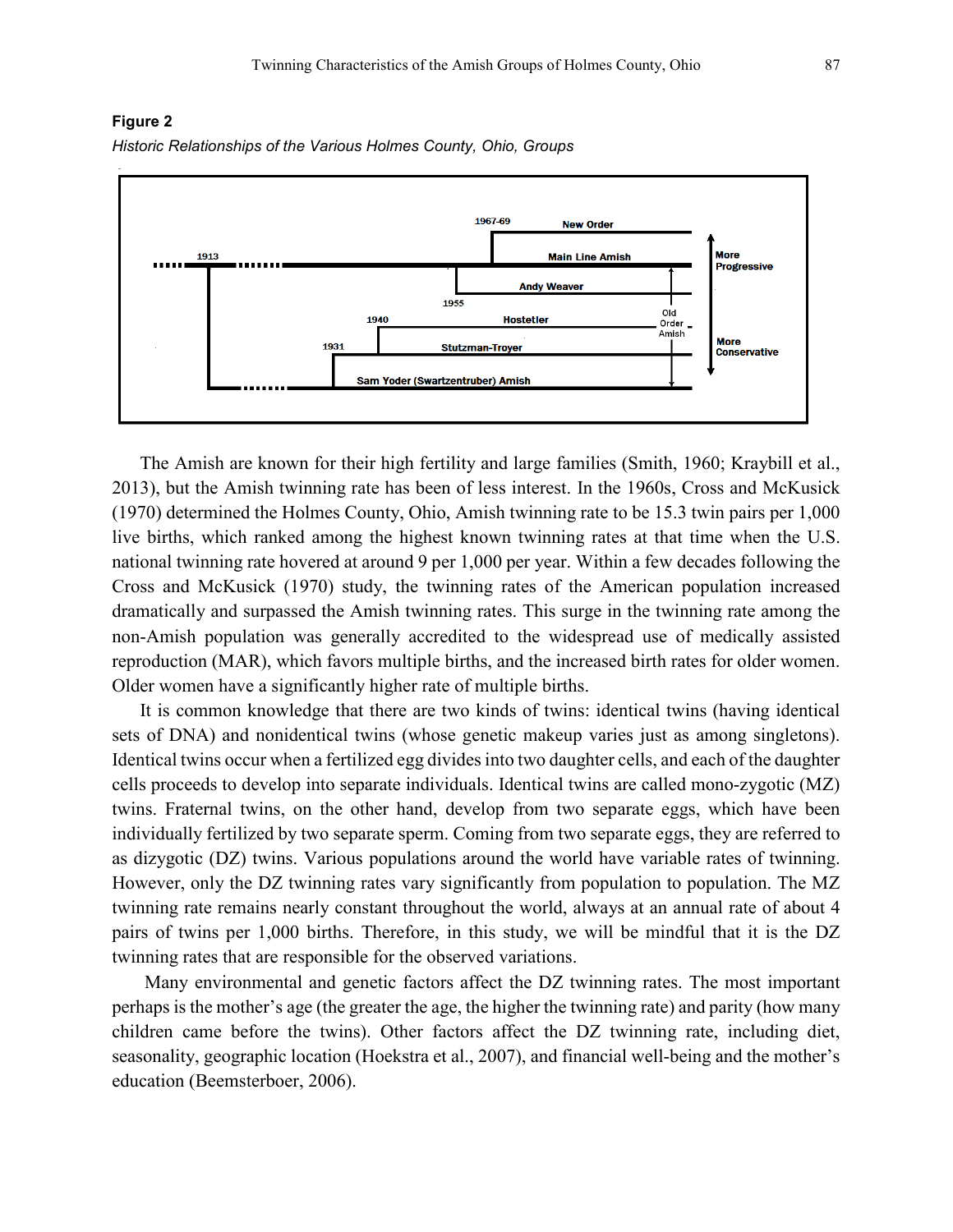All five of the Amish groups in this study came from the same European ethnic stock. They derived from the Amish branch of the Swiss-German Anabaptists, who had endured much oppression and persecution before immigrating to America. It was only after they settled in America (many in the Holmes County area) that they splintered into the factions that we have today. As Figure 2 shows, the groups range from very conservative to more progressive. Any demographic variations among the groups could not likely be attributed to environmental factors because they spent centuries living in the same area, nor would they be attributed to genetic differences because they are of the same ethnic stock. The Amish divisions we see today are based on disagreements over interpretations of excommunication and shunning and adoption of technologies, rather than on family or kinship. During this time in America, the Amish have maintained a separation from the mainstream American society, such as an endogamous marriage pattern. So, whatever influenced the demographic characteristics of the American mainstream would have affected the Amish minimally if at all.

# **Methods**

Family data from various sources were collected for this study:

- 1. *Ohio Amish Directory*, 2020 edition. Data from this directory was encoded. That included data for the mainline Old Order Amish, the New Order, the Andy Weaver group (also called the Dan Church), and the Hostetler Amish Church.
- 2. *History and Descendants of Peter and Elizabeth (Yoder) Hershberger, 1810– 2002*. Source for Swartzentruber Amish families.
- 3. *The History and Genealogy of David D. Troyer and Anna Stutzman, 1813–2003*. Source for Swartzentruber Amish data, selected from personal knowledge.
- 4. The SAGA-OMII website of the Swiss Anabaptist Genealogical Society of Kidron, Ohio, for additional mainline Old Order Amish and Swartzentruber Amish families. This source was also used for confirming, correcting, and supplementing family information from other sources.

Table 1 shows the population sizes for affiliations, families, and church districts of the Holmes County settlement. The size of the Hostetler Amish group consists of the families from only six church districts. That is enough individuals to determine the fertility of the group and a few other values. However, the number of multiple births was too small to make meaningful analyses. The Stutzman-Troyer group consists of one district, and its numbers are too small to do meaningful analysis and even to display in Table 1.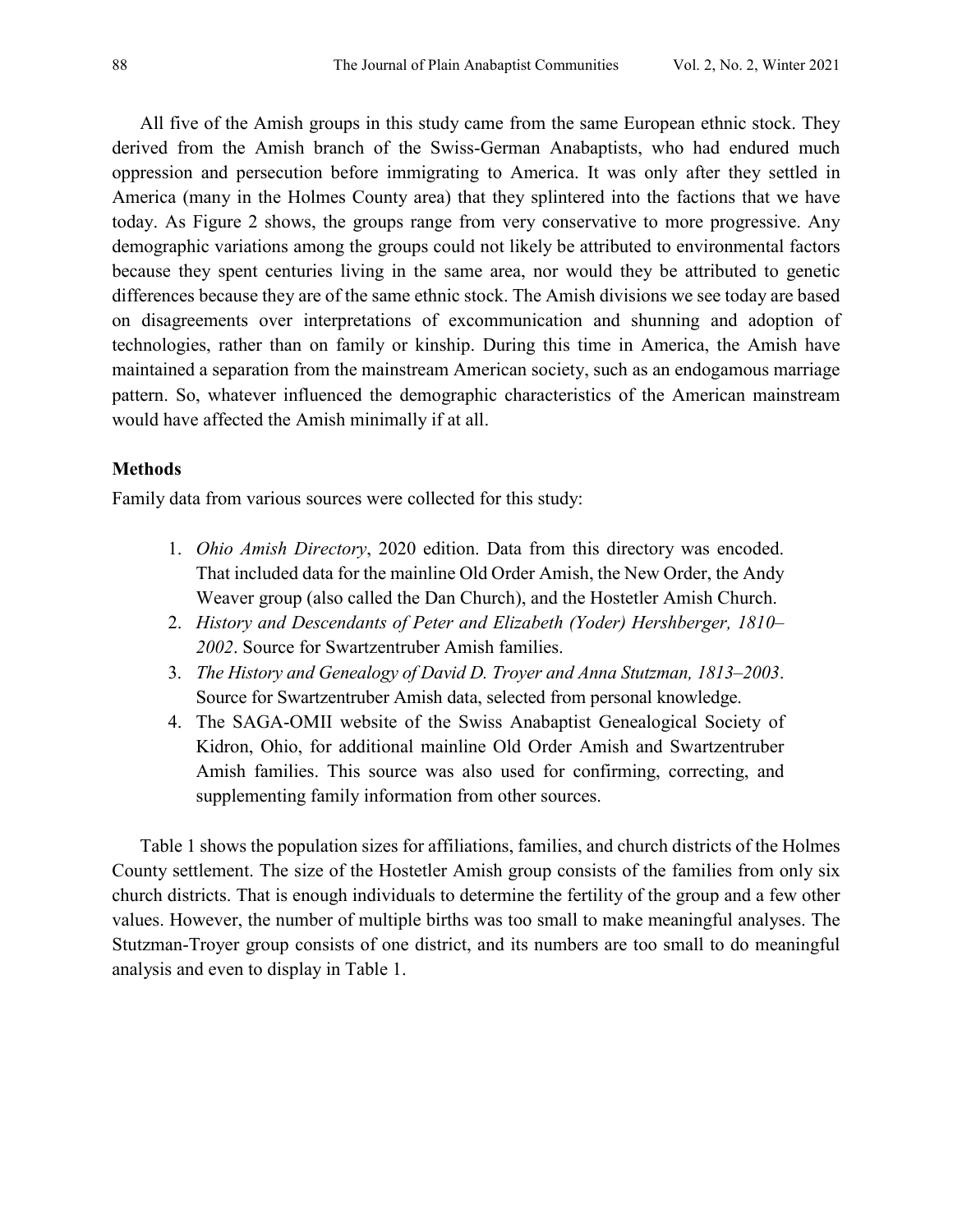| Amish affiliation        | Total families/<br>households | Completed<br>families | Number of<br>church districts |
|--------------------------|-------------------------------|-----------------------|-------------------------------|
| New Order                | 485                           | 260                   | 19                            |
| Mainline Old Order       | 5.312                         | 2,281                 | 183                           |
| Andy Weaver (Dan Church) | 1.108                         | 361                   | 40                            |
| Hostetler                | 172                           | 66                    | 6                             |
| Swartzentruber           |                               | 247                   |                               |

# **Table 1**

l

*Affiliations, Families, and Church Districts*

The *Ohio Amish Directory*, 2020 edition (Wengerd, 2020), contains a number of smaller outlying Amish communities, such as Lakeville, Adamsville, Tiverton, McKay, Danville, Brinkhaven, Walhonding, Glenmont, West Union, Gallipolis, and Barlow. Families from these communities were not included in this study. The main part of the Holmes County settlement used in this study included the eastern half of Holmes County, the southeastern quarter of Wayne County, a small southwestern corner of Stark County, the western strip of Tuscarawas County, and the northeastern quarter of Coshocton County. The area is represented graphically in Figure 1. This geographic area contains the mainline Old Order Amish (183 districts), the Dan Church (40 districts), the New Order Amish (19 districts), the Hostetler Amish Church (6 districts), the New New Order Amish Church (4 districts), the New Order Tobe Church (4 districts), the Stutzman-Troyer Amish Church (1 district), and the Swartzentruber Amish.

The Swartzentruber Amish Church (also called the Sam Yoder Church) does not participate in the *Ohio Amish Directory*. Data for that Amish church group were therefore obtained from other sources including *History and Descendants of Peter Hershberger and Elizabeth (Yoder) Hershberger, [1](#page-4-0)810–2002* (Miller, 2002).<sup>1</sup> Additional Swartzentruber Amish families were obtained from *The History and Genealogy of David D. Troyer and Anna Stutzman* (Troyer, 2003). Swartzentruber families were identified on the basis of personal knowledge. The SAGA-OMII website of the Swiss Anabaptist Genealogical Society of Kidron, Ohio, was used for additional Swartzentruber Amish families. This source was also used for confirming, correcting, and supplementing family information from other sources.

An Amish woman's reproductive span begins on the day she is married and ends at the onset of menopause or when she is no longer exposed to the risk of pregnancy, for whatever reason. The marriage date (the beginning of her reproductive span) is always a firmly established date, but the end of the span cannot be so readily established. The length of an Amish woman's reproductive span is normally somewhere between 20 and 25 years. The birth of any children will obviously occur somewhere during this reproductive span, and there is a finite number of birth events that can occur during this time period. The number of birth events that can fit into the reproductive span without any attempt to limit that number or increase the number in any way is known as natural fertility.

<span id="page-4-0"></span><sup>&</sup>lt;sup>1</sup> With the generous assistance of Adam Hershberger of the Ohio Amish Library, Berlin, Ohio.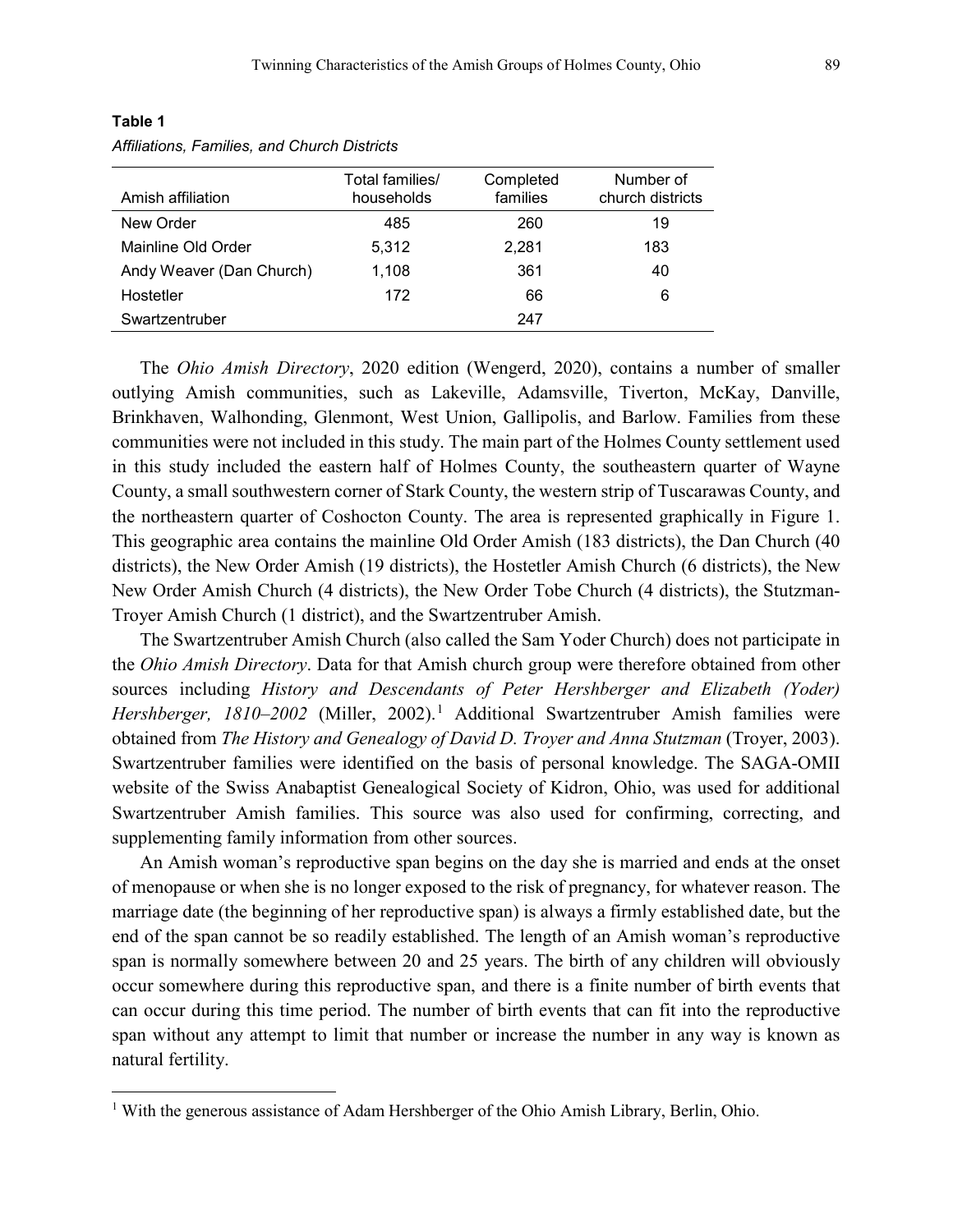The twinning events in each of the Amish groups is summarized in Table 2. On the basis of previous studies, we should expect higher twinning rates among older women than among younger women. In Table 2, the twinning rates are broken out into five-year segments of women's ages.

|                   |               |         | Total   |         |         |                |         |
|-------------------|---------------|---------|---------|---------|---------|----------------|---------|
| Amish affiliation | <b>Births</b> | 20-24.9 | 25-29.9 | 30-34.9 | 35-39.9 | 40-44.9        | 20-44.9 |
| New Order         | Singletons    | 452     | 630     | 475     | 308     | 82             | 1,947   |
|                   | Twins         | 10      | 8       | 10      | 10      | $\overline{2}$ | 40      |
|                   | Rate*         | 22.1    | 12.7    | 21.1    | 32.5    | 24.4           | 20.1    |
| Mainline          | Singletons    | 6,752   | 7,403   | 4,855   | 2,385   | 590            | 21,985  |
|                   | Twins         | 168     | 212     | 148     | 74      | 16             | 618     |
|                   | Rate*         | 24.3    | 27.8    | 29.6    | 30.1    | 26.4           | 27.3    |
| Dan Church        | Singletons    | 1,831   | 1,826   | 1,126   | 610     | 156            | 5,549   |
|                   | Twins         | 48      | 59      | 46      | 20      | 6              | 179     |
|                   | Rate*         | 25.2    | 31.3    | 39.2    | 31.7    | 37             | 31.3    |
| Hostetler         | Singletons    | 304     | 239     | 182     | 85      | 33             | 843     |
|                   | Twins         | 0       | 6       | 4       | 6       | $\Omega$       | 16      |
|                   | Rate*         | 0       | 24.5    | 21.5    | 65.9    | 0              | 18.6    |
| Swartzentruber    | Singletons    | 1,005   | 1,460   | 1,130   | 714     | 276            | 4,585   |
|                   | Twins         | 36      | 46      | 46      | 24      | 12             | 164     |
|                   | Rate*         | 34.6    | 30.5    | 39.1    | 32.5    | 41.7           | 34.5    |
| <b>Totals</b>     | Singletons    | 10,344  | 11,558  | 7,768   | 4,102   | 1.137          | 34,909  |
|                   | Twins         | 262     | 331     | 254     | 134     | 36             | 1,017   |
|                   | Rate*         | 24.7    | 27.8    | 31.7    | 31.6    | 30.7           | 28.3    |

#### **Table 2**

*Twinning Rates by Affiliation*

\*Rate = twin births / total births  $x$  1,000

So far in this study, no longitudinal analyses have been performed. The mainline Old Order Amish file was the only one large enough for the data to be divided into decades for longitudinal study. All birth events of each decade were analyzed to determine any longitudinal variation in twinning frequency over time. (See Figure 3.)

Data for the U.S. White population was obtained online from the National Center for Health Statistics of the Centers for Disease Control and Prevention. Data for the White population of year 2002 was selected to compare with the Amish data.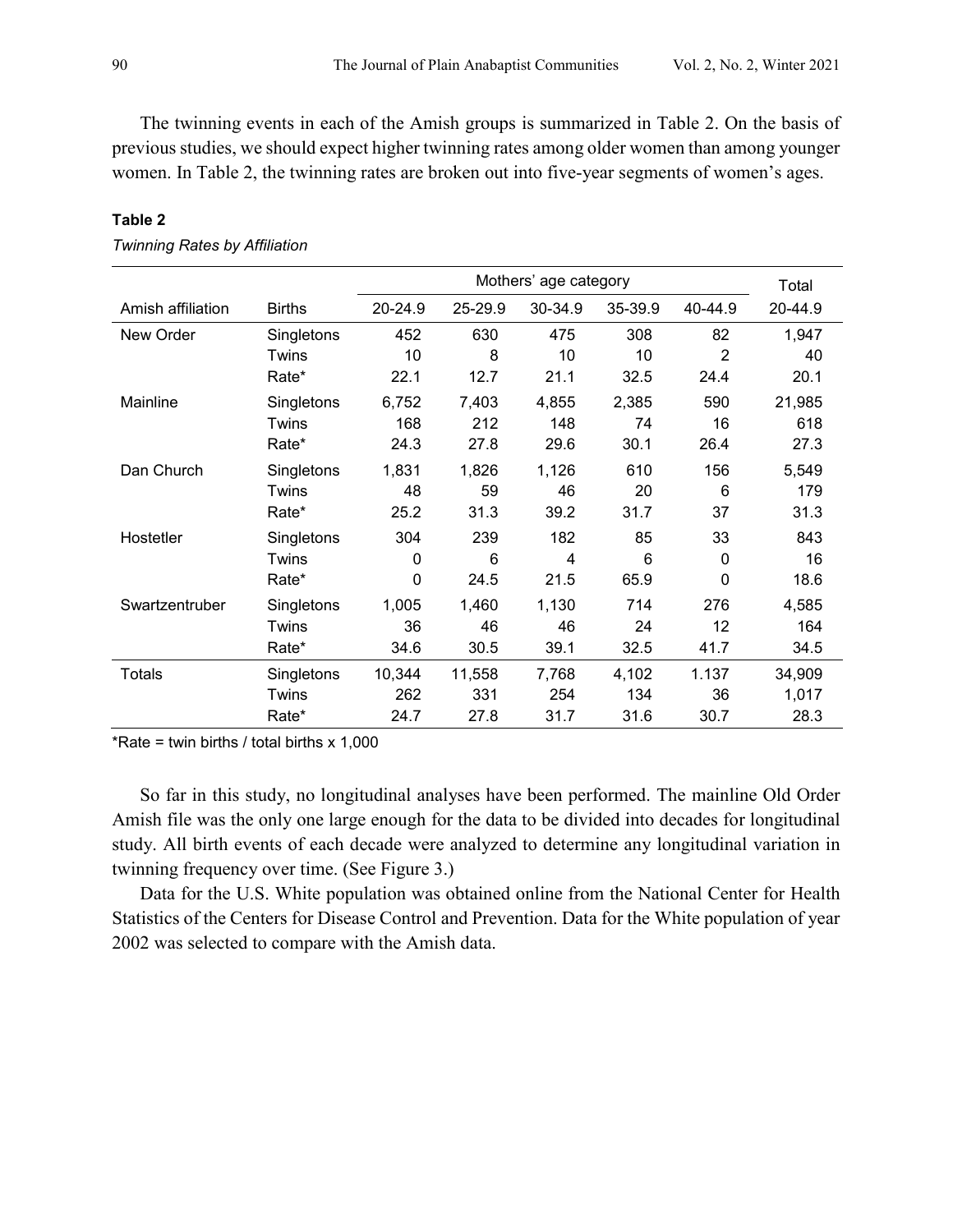# **Figure 3**

*Twinning Rates of the Holmes County, Ohio, Amish Compared with Rates of the U.S. White Population over One Half Century*



*Note.* Data source for U.S. White population is NCHS Natality.

# **Results**

Overall, 7.6% of the Amish families had one pair of twins (Table 3), but a strong gradient exists from the more progressive to the more conservative Amish (from 5% to 12.5%). A similar gradient exists among the families with two pairs of twins, but with roughly 10% of the values. Five families had three pairs of twins and one family had four pairs.

Altogether, seven Amish families had triplets, although no statistical analysis could be done on this small sample.

As shown in Figure 3, the Amish twinning rate remained steady within the range of 25 to 30 twins per 1,000 since about 1960. During approximately the same period of time, the twinning rate for the U.S. White population rose from roughly 19 to 33 twins per 1,000, reflecting the dramatic rise in twinning so well documented in the literature.

 The twinning rate for the New Order Amish (most progressive) group (20.1) is comparable to that of the U.S. White population before the dramatic rise in the twinning rate in the 1980s. The twinning rates of the successively more conservative Amish groups increased until it reached 34.5 twins (individuals) in the Swartzentruber (most conservative) group. Note the progression in the final column of Table 2. (The Hostetler group is too small to do any meaningful analysis).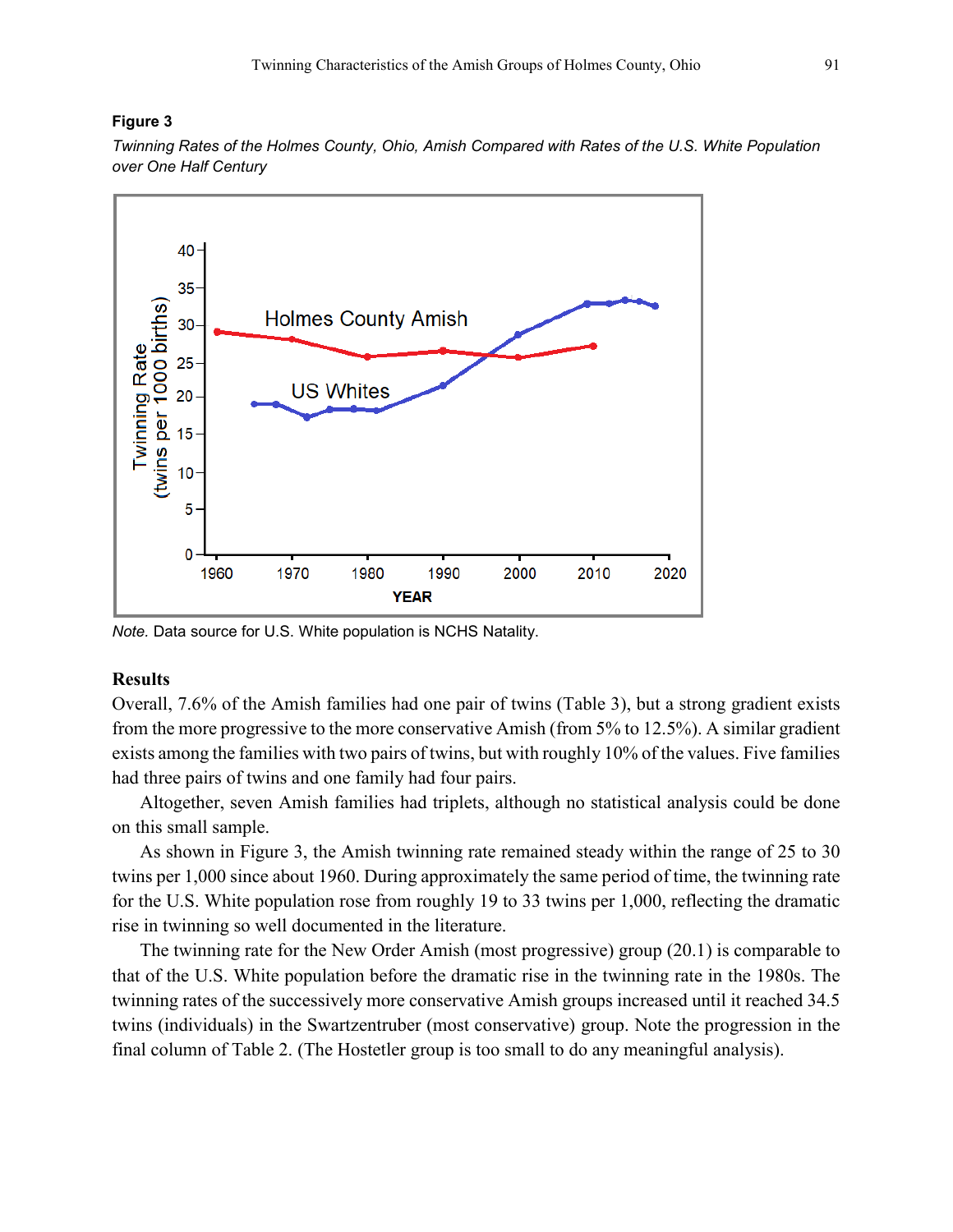|                |           |        |       | Families with twins |      |    |            |                |            |                  |       |                     |
|----------------|-----------|--------|-------|---------------------|------|----|------------|----------------|------------|------------------|-------|---------------------|
| Amish          | Completed | Total  | No    |                     | pair |    | 2<br>pairs | 3<br>pairs     | 4<br>pairs | Families<br>with | Total | <b>Twins</b><br>per |
| affiliation    | families* | births | twins | #                   | $\%$ | #  | $\%$       | $\#$           | #          | triplets         | twins | 1,000               |
| New Order      | 260       | 1,499  | 246   | 13                  | 5.0  | 1  | 0.38       | 0              | 0          | 0                | 15    | 10.0                |
| Mainline       | 2,281     | 13,675 | 2,100 | 161                 | 7.1  | 15 | 0.66       | 1              | 0          | 4                | 194   | 14.2                |
| Dan Church     | 361       | 2,779  | 321   | 33                  | 9.1  | 4  | 1.11       | $\overline{2}$ | 0          | 2                | 47    | 16.9                |
| Hostetler      | 66        | 567    | 60    | 6                   | 9.1  | 0  | 0          | 0              | 0          | 0                | 6     | 10.6                |
| Swartzentruber | 247       | 2,660  | 203   | 34                  | 13.8 | 5  | 2.02       | 3              |            | 1                | 57    | 21.4                |
| Total          | 3,215     | 21,180 | 2,930 | 247                 | 7.7  | 25 | 0.78       | 6              |            |                  | 319   | 15.1                |

# **Table 3**

*Twinning Characteristics of Completed Families in Five Amish Affiliations*

\* Completed families = mothers at least 45 years old.

# **Discussion**

# *Amish Twinning Rates Not Related to U.S. Population*

In the past, the twinning rate of the Amish was thought to be much higher than that of the American population. Cross and McKusick (1970) had determined the Holmes County Amish twinning rate to be 15.3 twin pairs (30.6 individuals) per 1,000 pregnancies, whereas among U.S. Whites the twinning rate was around 9 to 10 pairs of twins (18 to 20 individuals) per 1,000. Juberg (1966), while researching the genetics of the Northern Indiana Amish, determined their twinning rate to be 21.1 twin pairs per 1,000. On the basis of these studies, the Amish became known for their high twinning rates.

A decade or two after the studies of Juberg (1966) and Cross and McKusick (1970), the twinning rate of the general American population began to rise. In the three decades leading up to the year 2010, the twinning rate among the U.S. population nearly doubled (Hoekstra et al., 2008; Pison & d'Addato, 2006). This increase was accounted for primarily by two factors: delayed childbearing, as older women have twins more frequently than younger women, and the expansion of medically assisted reproduction (MAR) (Pison et al., 2015), which carries an increased probability of multiple births. This surge in twinning has now leveled off and appears to have peaked (Monden et al., 2021).

The twinning rate among the Holmes County Amish did not follow the pattern of the non-Amish American population. In fact, the Amish rate held remarkably steady, while that of the American population rose dramatically (see Figure 3). The change brought on by these two factors (age and parity) was not experienced by the Amish. The Amish do not utilize MAR technology, and the birth rates of older Amish women have not changed perceptibly during this period.

Non-Amish women who were themselves twins were at an increased risk of bearing twins (Lichtenstein et al., 1996); Bortolus et al., 1999) as were women whose close relatives had twins (Parazzini et al., 1996; Hemon et al., 1981). We have no information to determine whether Amish twins "run in the family," although considering that the Amish have large families and tend to be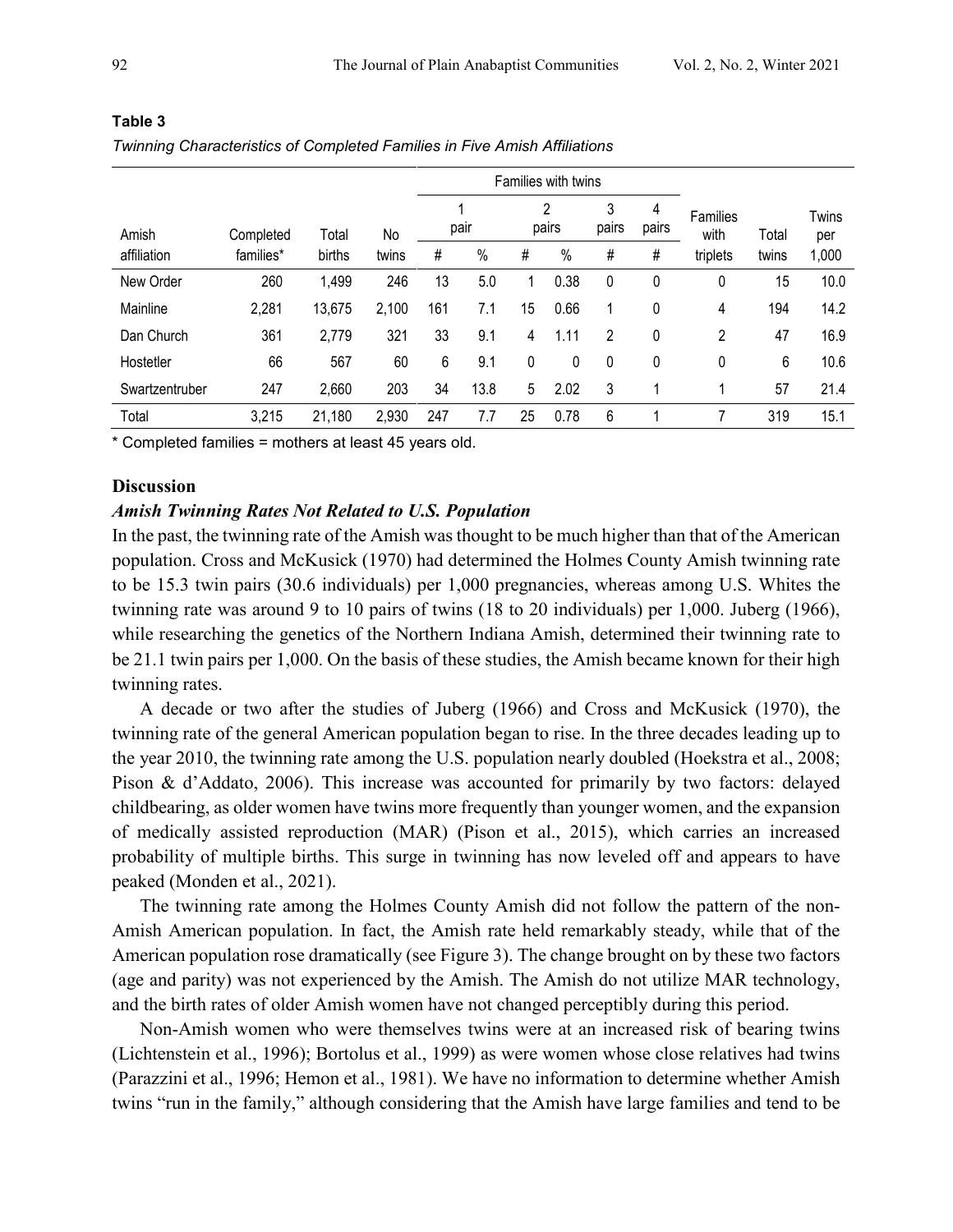highly interrelated (Kraybill et al., 2013), at some point, high consanguinity should be considered for its role in raising twinning rates.

The twinning rate always increases with mothers' age. That rate of increase is moderate for Amish women but very dramatic for American women. Compare the increase from the 20-to-25 year-old cohort to the 40-to-45-year-old cohort. In Figure 4, note that for the Amish women, that rate increased from 24.7 to 30.7, an increase of 24% (blue bars). For the non-Amish women, that rate increased from 23.0 to 66.0 or an increase of 187% (orange bars). This adds to the evidence that the Amish twinning characteristics are almost entirely independent from those of the mainstream White American population.

#### **Figure 4**

l



*Twinning Rates of the Holmes County Amish Compared with Rates of the U.S. White Population*

*Note.* Data source for U.S. Whites is NCHS Natality.

#### *Conservatives Have More Twins than Progressives*

Thus far, the conclusion from the results in Table 2 is that the Amish twinning rate has not changed for at least a half century. However, that observation hides the fact that within the different Amish groups are significant differences. The first observation is that the variances among the Amish sects are linearly progressive and appear to correlate with the degree of conservatism, suggesting that they are not simply random, hidden in and among the elements of conservatism. Since all the Amish have much history and culture in common, we would expect to see few disparities among the Amish affiliations, but significant differences in twinning rates do exist.

Different Amish groups isolate themselves from the American public to various degrees. The progressive Amish have a considerable amount of freedom to interact with the American public, $2$ 

<span id="page-8-0"></span><sup>&</sup>lt;sup>2</sup> This would include shopping in non-Amish stores, working in factories, attending public gatherings like public auctions, hiring non-Amish car drivers for transportation, and reading books and magazines. The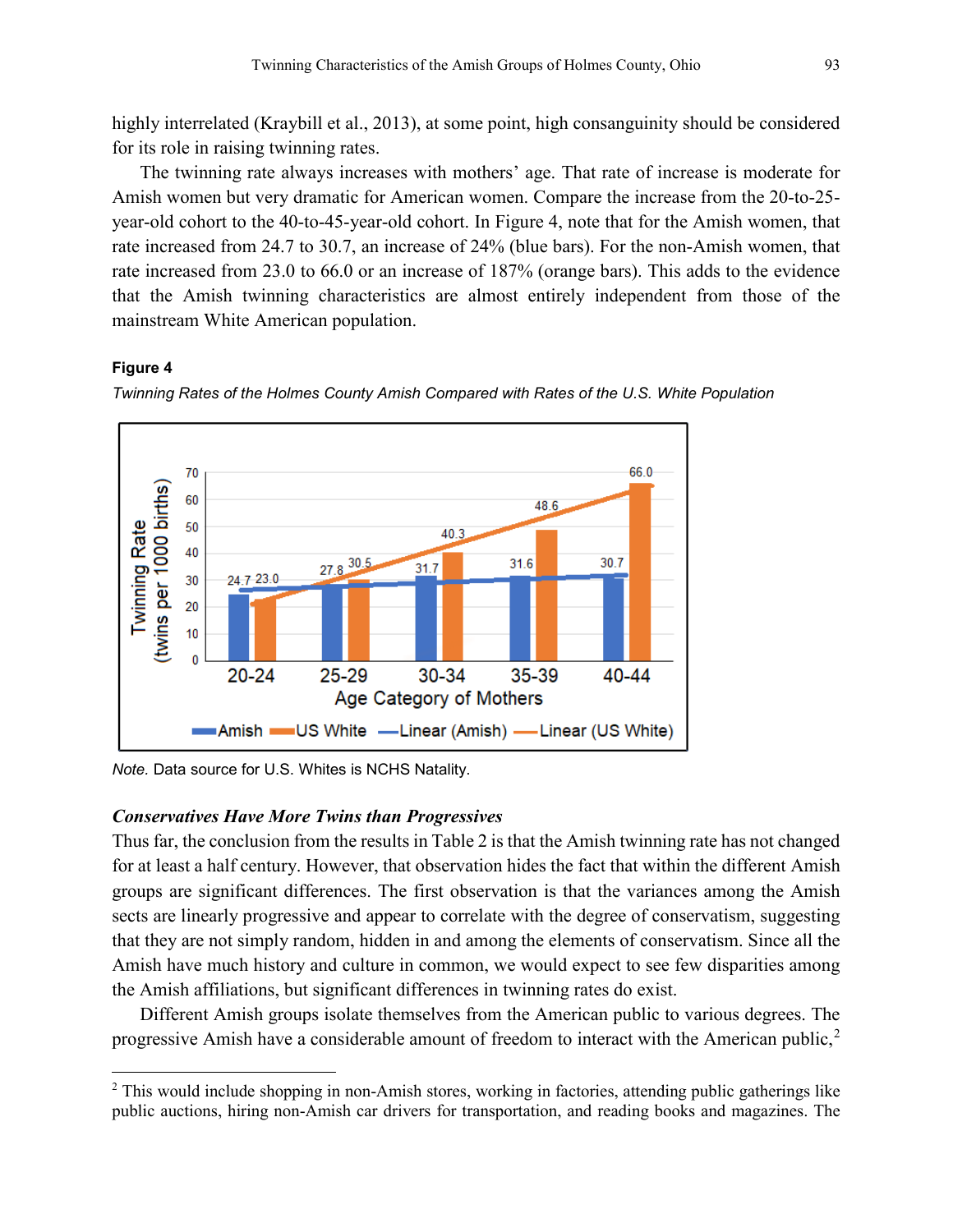whereas the more conservative Amish more strictly limit outside exposure. The more they mingle with non-Amish, the more they risk absorbing non-Amish values—subtle values that affect demographic behavior and twinning.

Although the Amish, especially the more progressive ones, have significant commercial interaction with mainstream American society and frequent interaction with their non-Amish neighbors, their marriage patterns are strictly endogamous, and there are few converts to the Amish faith. Hence, demographic differences with the non-Amish should not be surprising. But the differences in and among the five Amish groups themselves might be surprising because their common European history and shared American experience rules out numerous genetic, social, and cultural factors that might otherwise have influenced their twinning rates. On that basis, one might expect only minimal differences in their twinning rates.

So, if there are noticeable differences in the twinning rates among the Amish groups, despite so much common history and culture, there must be a narrow set of factors to explain the findings from this study.

Numerous social, genetic, and physical factors have been identified that influence the human twinning rate. More twins are born to taller women and women with a high body mass index (greater than 30) (Reddy, 2006; Steinman, 2006b) and to women in robust physical condition (Robson & Smith, 2011) Even family income affects twinning rates (Lummaa et al., 1998). There is no evidence that women from the more conservative Amish groups are any more robust than other Amish women. It is difficult to see how any of these factors help explain differences in twinning rates among the Amish groups.

Practically all Amish people can trace their lineage back to about 500 founding families. Their marriage pattern is strictly endogamous, and there are few converts to the Amish faith. Large families and rapid population growth within those confines result in high consanguinity of marriage partners. It is conceivable that differences in the degree of inbreeding would result in differences in twinning. Yet, Agarwala et al. (2001) could find no association between inbreeding and twinning among North American Anabaptist groups.

A former member of the Swartzentruber group has told the author that the Swartzentruber Amish eat more meat and dairy products than other Amish people (see also McConnell & Loveless, 2018, pp. 52–53). That difference could provide a hint that the twinning differences between the progressive and conservative Amish sects are due to dietary factors. Milk contains a variable amount of estrogen (Pape-Zambito, 2010), which could conceivably affect monthly ovulation depending on the actual estrogen concentration and the amount of milk consumed. Another study showed that meat consumption has a profound effect on twinning rates (Steinman, 2006a).

It seems possible, therefore, that different dietary practices have followed the progressiveconservative continuum and are responsible for—or at least a contributing factor to—the observed intra-Amish twinning variances.

 $\overline{\phantom{a}}$ 

Swartzentruber Amish restrict reading matter. They ride in cars only in emergencies or with permission from the church. No such restrictions exist among the more progressive groups of Amish.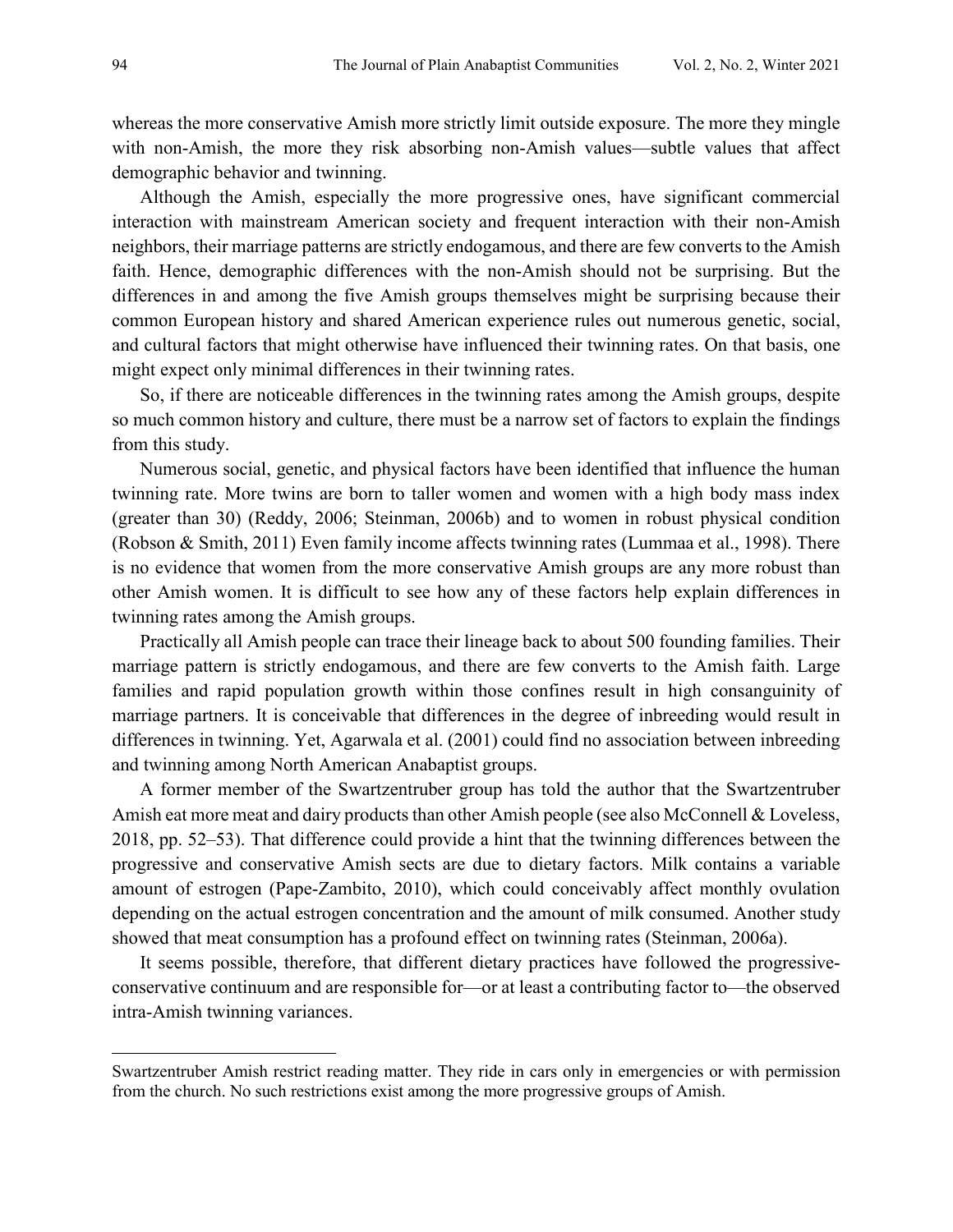# **Conclusion**

Given the surprising variations in twinning among different affiliations of Holmes County Amish, it becomes imperative that this study be replicated from demographic datasets of the Amish population in other localities. Especially, it would be interesting to ascertain the twinning rate in Swiss-Amish communities, and to compare twinning rates among communities located in other states and Canadian provinces. As well, if larger families are expected among more conservative Amish, it means that their reproductive span is longer, with more conservative women bearing children at later stages than women from more progressive groups. Since there is a correlation between age and twinning, it may help account for at least some of the differences. Additional research on twinning may determine more precisely the reasons for intra-Amish differences.

# **References**

- Agarwala R., Schäffer, A. A., & Tomlin, J. F. (2001). Towards a complete North American Anabaptist genealogy II: Analysis of inbreeding. *Human Biology*, *73*(4), 533–545. <https://doi.org/10.1353/hub.2001.0045>
- Beemsterboer, S. N., Homburg R., Gorter, N. A., Schats, R., Hompes, P. G. A., & Lambalk, C. B. (2006). The paradox of declining fertility but increasing twinning rates with advancing maternal age. *Human Reproduction*, *21*(6), 1531–153[2.](https://doi.org/10.1093/humrep/del009) <https://doi.org/10.1093/humrep/del009>
- Bortolus, R., Parazzini, F., Chatenoud, L., Benzi, G., Bainchi, M. M., & Marini, A. (1999). The epidemiology of multiple births. *Human Reproduction Update, 5*(2), 179–187. <https://doi.org/10.1093/humupd/5.2.179>
- Cross, H. E., & McKusick, V. A. (1970). Amish demography. *Social Biology*, *17*(2), 83–101. <https://doi.org/10.1080/19485565.1970.9987850>
- Hemon, D., Berger, C., & Lazar, P. (1981). Twinning following oral contraceptive discontinuation. *International Journal of Epidemiology*, *10*(4), 319–328. <https://doi.org/10.1093/ije/10.4.319>
- Hoekstra, C., Zhao, Z. Z., Lambalk, C. B., Willemsen, G., Martin, N. G., Boomsma, D. I., & Montgomery, G. W. (2008). Dizygotic twinning. *Human Reproduction Update*, *14*(1), 37– 47. <https://doi.org/10.1093/humupd/dmm036>
- Juberg, R. C. (1966). *Selection in the ABO, Rhesus, and MNSs blood group polymorphisms in an Amish isolate of northern Indiana* (Publication No. 6708284) [Doctoral dissertation, University of Michigan]. ProQuest Dissertations Publishing.
- Kraybill, D. B., Johnson-Weiner, K. M., & Nolt, S. M. (2013). *The Amish*. Johns Hopkins University Press.
- Lichtenstein, P., Olausson, P. O., & Kallen, A. J. B. (1996). Twin births to mothers who are twins: A registry-based study. *British Medical Journal, 312*, 879–881. <https://doi.org/10.1136/bmj.312.7035.879>